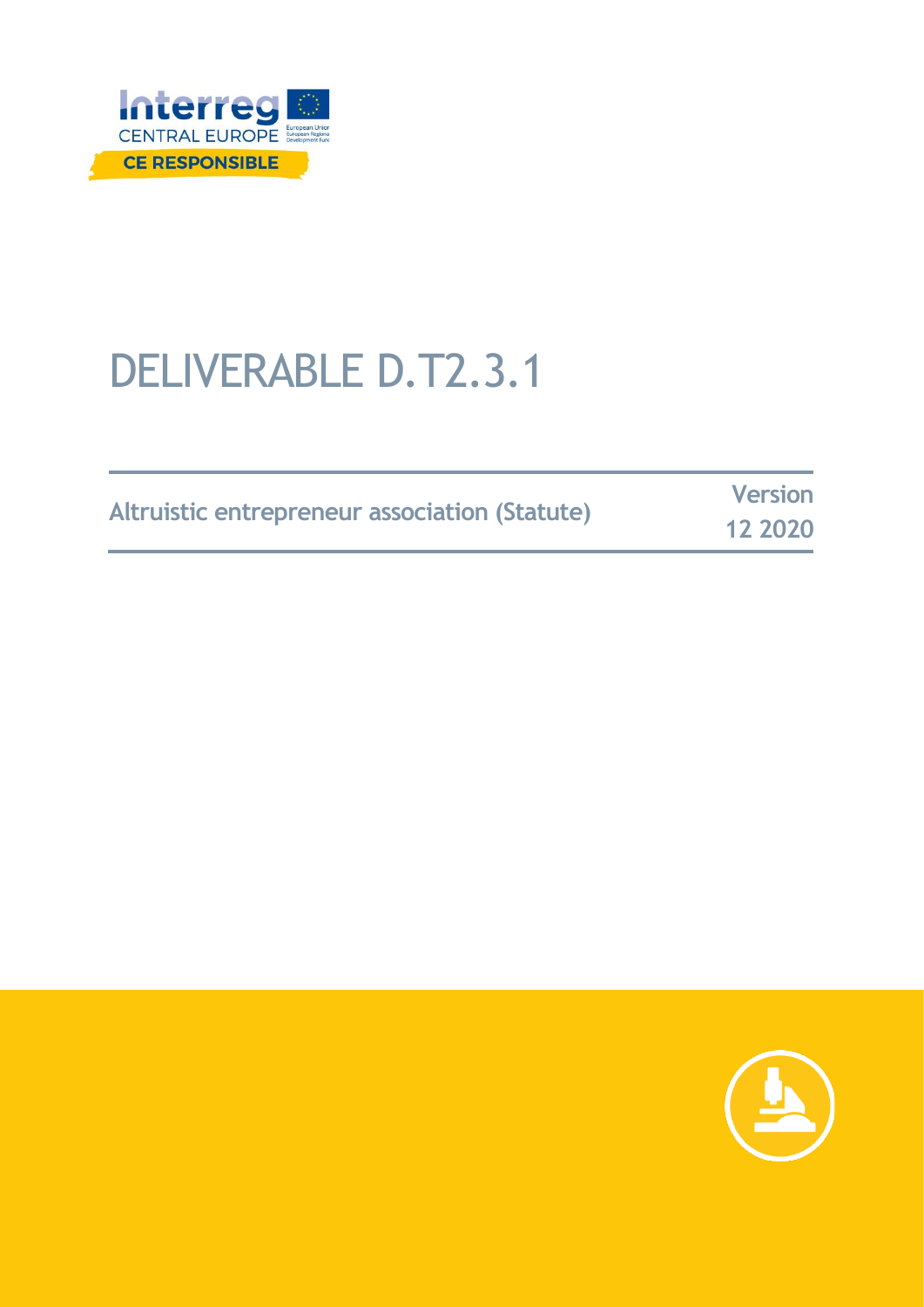



# DRAFT STATUTE

# **INTERNATIONAL ASSOCIATION FOR PROMOTION OF ALTRUISTIC ENTREPRENEURSHIP IN CENTRAL EUROPE**

# **"NET4SOCIAL IMPACT.EU"**

## **I. INTRODUCTORY PROVISIONS**

- Article 1-

## **(Definition of association)**

(1) INTERNATIONAL ASSOCIATION FOR PROMOTION OF ALTRUISTIC ENTREPRENERSHIP IN CENTRAL EUROPE– "NET4SOCIAL IMPACT.EU" is an association of legal and natural persons, which support collaboration of social and altruistic entrepreneurs, for the sake of common interests in the field of social entrepreneurship in Central Europe.

(2) The association is a non-profit, non-political, independent, and voluntary non-governmental organization.

(3) The association is established with the purpose to implement activities of the project "CE RESPONSIBLE-CE Sustainable model to support social entrepreneurship", supported by Interreg CE Programme.

- Article 2 -

## **(Name and seat of the association)**

(1) The name of the association: **INTERNATIONAL ASSOCIATION FOR PROMOTION OF ALTRUISTIC ENTREPRENEURSHIP IN CENTRAL EUROPE – NET4SOCIAL IMPACT.EU**

(2) The abbreviated name of the association: **INTERNATIONAL ASSOCIATION NET4SOCIAL IMPACT.EU**

(3) The seat of the association is in Ptuj, Slovenia.

## -Article 3-

## **(Principles of operation)**

(1) The association operates according to the principles of openness, public and transparent functioning and socially responsible.

(2) In its work, the Association respects the rules of Interreg CE Programme.

## **(Informing members and general public)**

(1) The work of the association and its bodies is public and takes place in accordance with the law. The association informs members and other interested parties to attend the meetings of the assembly of members.

(2) The association informs its members and the general public about its work through the media and written information.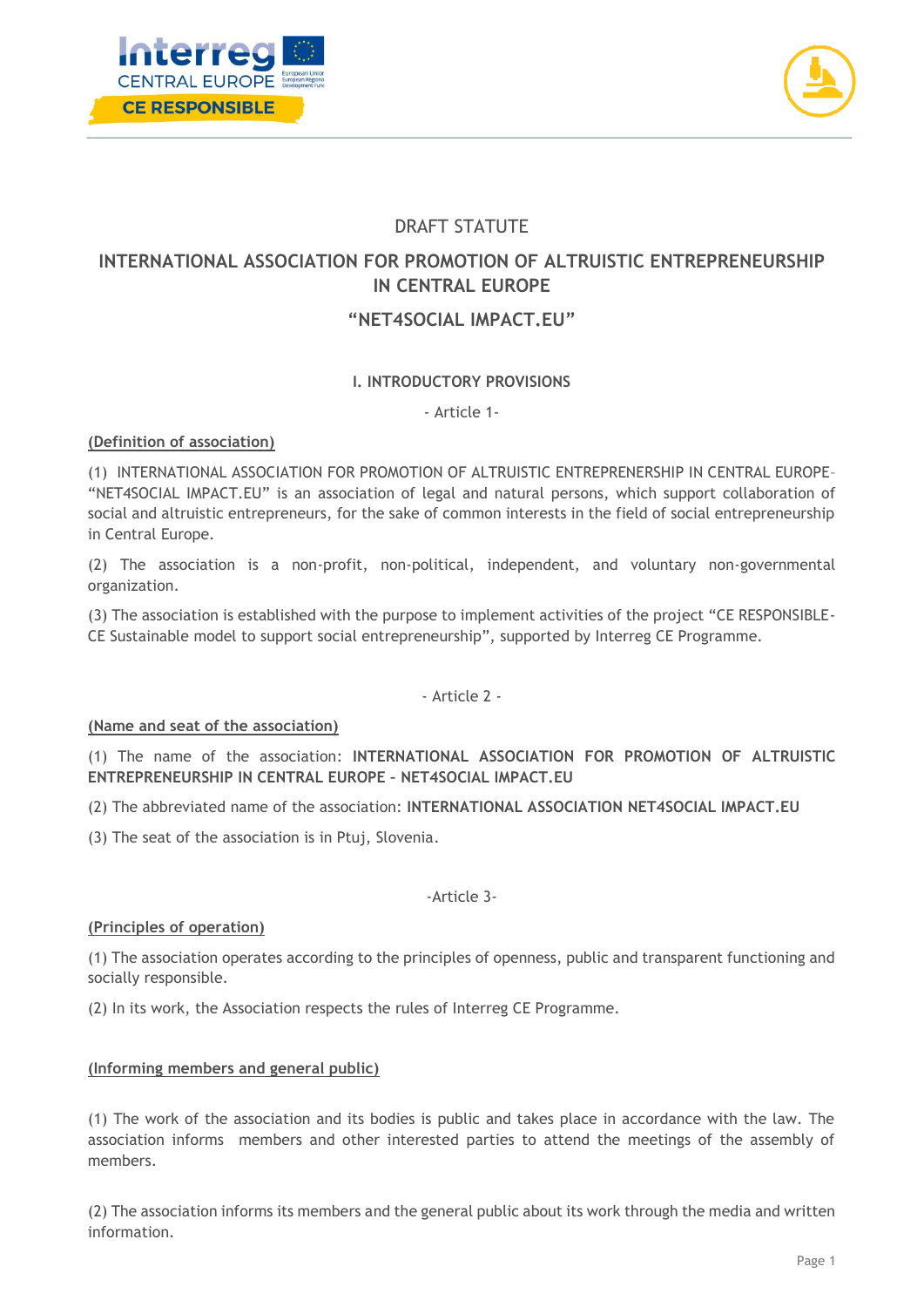



## **(Ethical orientation and standards)**

As entrepreneur/organization from Central Europe,

YOU ARE COMMITED TO DO BUSINESS, CONSIDERING FOLLOWING ETHICAL VALUES:

- You consider yourself as part of a global community of impact-driven enterprises. These enterprises (both ethical and social enterprises) aim to minimize the negative impact and INCREASE THE POSITIVE IMPACT of their business conduct.
- You RESPECT AND HONOUR ALL PEOPLE OF THE WORLD regardless of their sex, skin colour, language, religion, political or other views of national or social origin, membership of a national minority, their assets, birth or other status.
- The SUSTAINABLE DEVELOPMENT GOALS (SDG) of the United Nations represent your global and local framework of action.
- Your business behaviour reflects the shared value system of our community. You conduct your business with professional INTEGRITY, TRANSPARENCY, RIGHTEOUSNESS AND A JOINT RESPONSIBILITY FOR SOCIETY.
- You believe COOPERATION IS CENTRAL. You commit yourself to strengthen our networks within and across the countries of Central Europe.
- You are OPEN TO COLLABORATE with other ethical entrepreneurs, which share similar mindset and values as collaboration, exchange of experience and transfer of knowledge are central to the success of your business, but also of social enterprises in general.
- You support individuals and entrepreneurs who lack basic access to knowledge and resources. You invite other companies and individuals to transfer their knowledge in an altruistic way to EMPOWER DISADVANTAGED GROUPS.
- You believe that entrepreneurs and customers are interdependent. You know that entrepreneurs and customers need to work together to create a positive social impact. You value your customers and learn from their feedback to IMPROVE YOUR PRODUCTS AND PROCESSES.
- You put PEOPLE AT THE HEART OF WHAT YOU DO in your daily business. You support your employees and partners and encourage them to take action in developing their own ideas to make the world better.

## **II. PURPOSE, OBJECTIVES AND ACTIVITIES OF THE ASSOCIATION**

#### - Article 4-

## **(Purpose and objectives of the association)**

The purpose of the association is to encourage, support and promote the work of altruistic entrepreneurs in Central Europe.

(2) The general objectives of the association:

- to establish a common platform in Central Europe for promotion of altruistic entrepreneurship and encouraging long-term cooperation between altruistic and social entrepreneurs,
- to promote altruistic mentorship to social companies among altruistic entrepreneurs,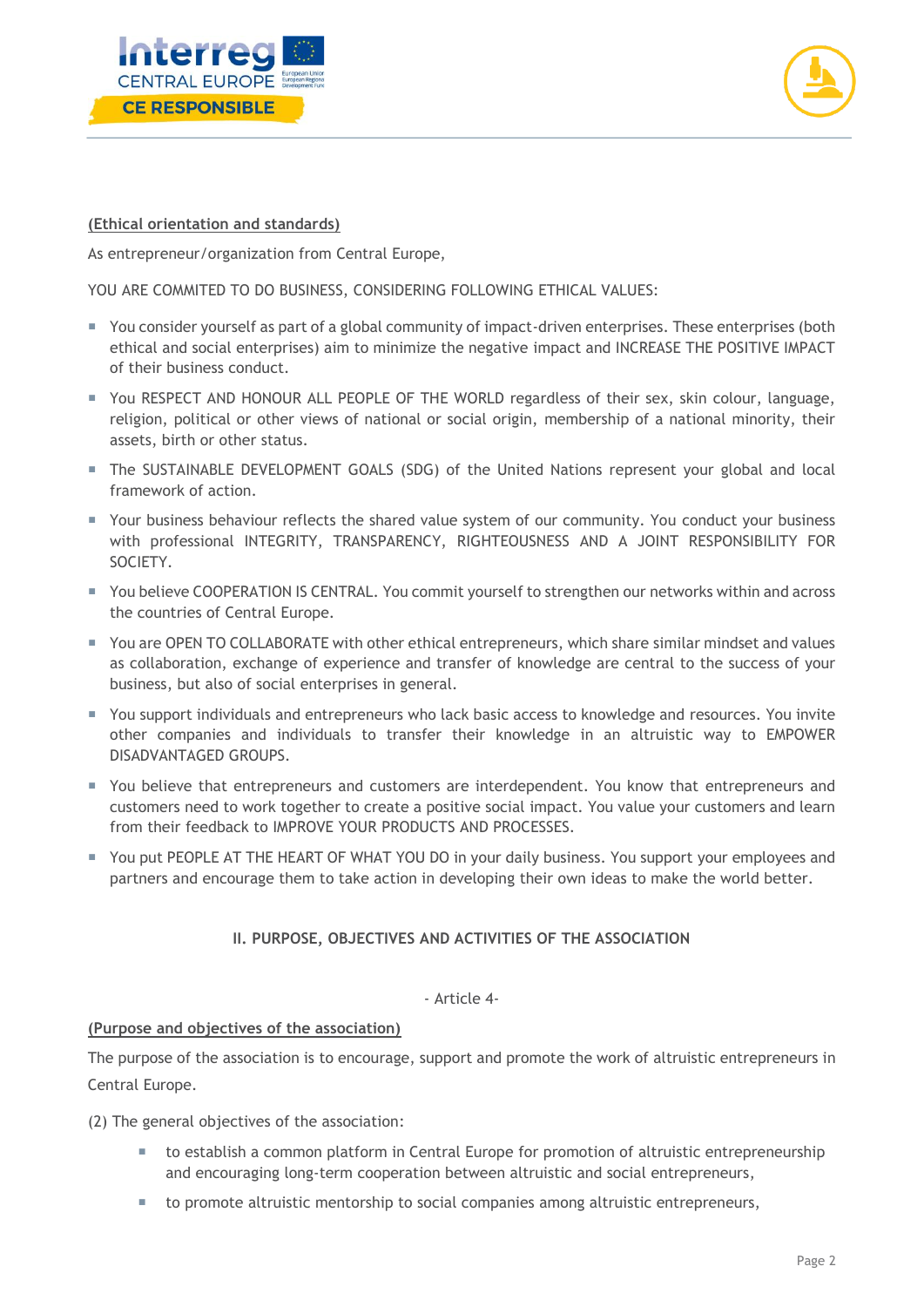



■ to become an open space for the exchange of information, new knowledge, good practices and ideas for the development of the altruistic and social entrepreneurship in Central Europe.

#### -Article 5-

#### **(Activities of the association)**

To achieve its purpose and objectives, the association shall carry out the following activities:

- development of altruistic label, promoting social and ethical entrepreneurship. Label will be awarded to altruistic entrepreneurs in partners' regions, working in line with ethical standards promoted by association,
- providing coaching to social and altruistic entrepreneurs about establishment of common interests and setting up goals for mutual long-term cooperation,
- developing and testing project on-line tools, where different types of cooperation between altruistic and social entrepreneurs will be tested and evaluated,
- collaboration with regional, national and international organizations, supporting altruistic and social entrepreneurship and social economy.

## **III. MEMBERSHIP CONDITIONS, TERMINATION OF MEMBERSHIP, RIGHTS AND OBLIGATIONS OF MEMBERSHIP**

## -Article 6-

## **(Conditions for membership of the association)**

(1) A full-time member may become a legal person of private law or a natural person (adult or legally capable natural person) who agrees with the purpose and objectives of the association and who undertakes to comply with this statute.

Membership fee for full-time membership will not be charged until 2023 and will be compensated with work in the project CE RESPONSIBLE.

(2) A legal or natural person wishing to become a member of an association shall complete an accession declaration statement expressing the purpose of becoming a member of the association, agreeing with the purpose and objectives of the association and by which it undertakes to undertake to comply with the statute and other internal acts of the association.

## -Article 7-

## **(Rights and obligations of members)**

(1) The rights of full-time members are:

- to elect and be elected to the organs of the association,
- to actively participate in the management of the association,
- to participate in the activities of the association,
- to receive from the association appropriate support in their work in accordance with the capabilities of the association,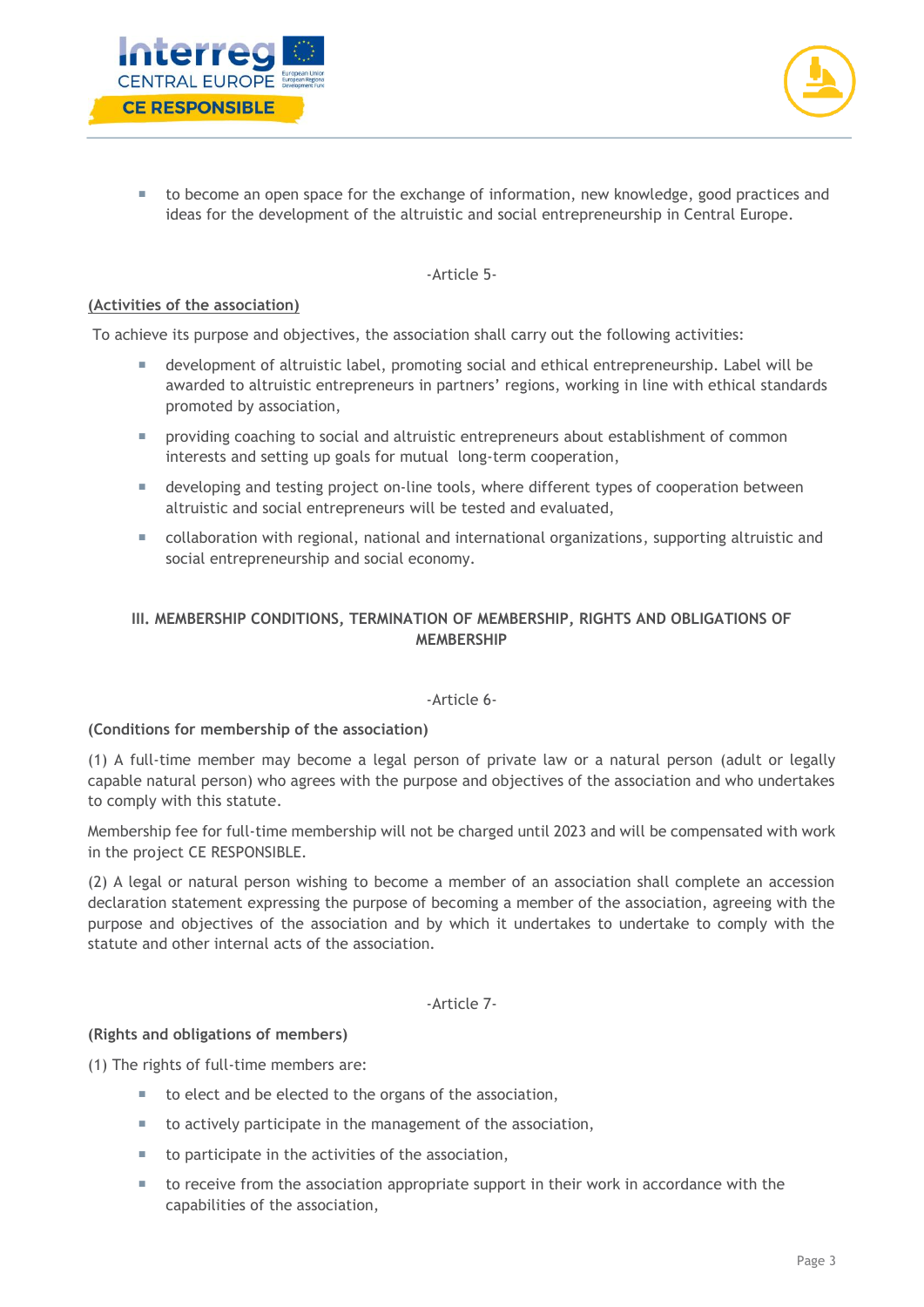



 to be informed about the activities of the association, familiar with the program and the business of the association and its financial material operations.

(2) Members' obligations are:

- to act in accordance with this Statute and other acts of the association,
- to respect the decisions of the bodies of the association,
- to participate in the management of the association,
- to fulfill the agreed obligations to the association,
- to protect the reputation of the association,
- $\blacksquare$  to act in the interests of the association,
- to inform the association of their activities and matters relevant to their work.

(3) The members of the association are equal. Each member of the association has one vote in the vote.

(4) Members who are legal entities in the association are represented and represented by persons designated by them.

#### -Article 8-

#### **(Cessation of membership)**

- (1) Membership of associations ceases:
- with a written exit statement
- if it is found that he/she died or ceased to exist.
- with exclusion
- not paying membership fee after the year 2023.

A member exits the association by sending a written statement of exit to the association. At least once a year, the Association shall inform the Management Board of membership of the association.

- The member shall be excluded by the Assembly from the Association if it is established that:
- Violated the provisions of the articles of association or other acts of the association, or
- Violated the decisions of the organs of the association or
- Acted contrary to the interest of the association or
- Reduced the reputation of the association or
- the association, by its act or omission, has caused or could cause greater damage.

#### Article 9

#### **(Associated members)**

(1) The association has associated members.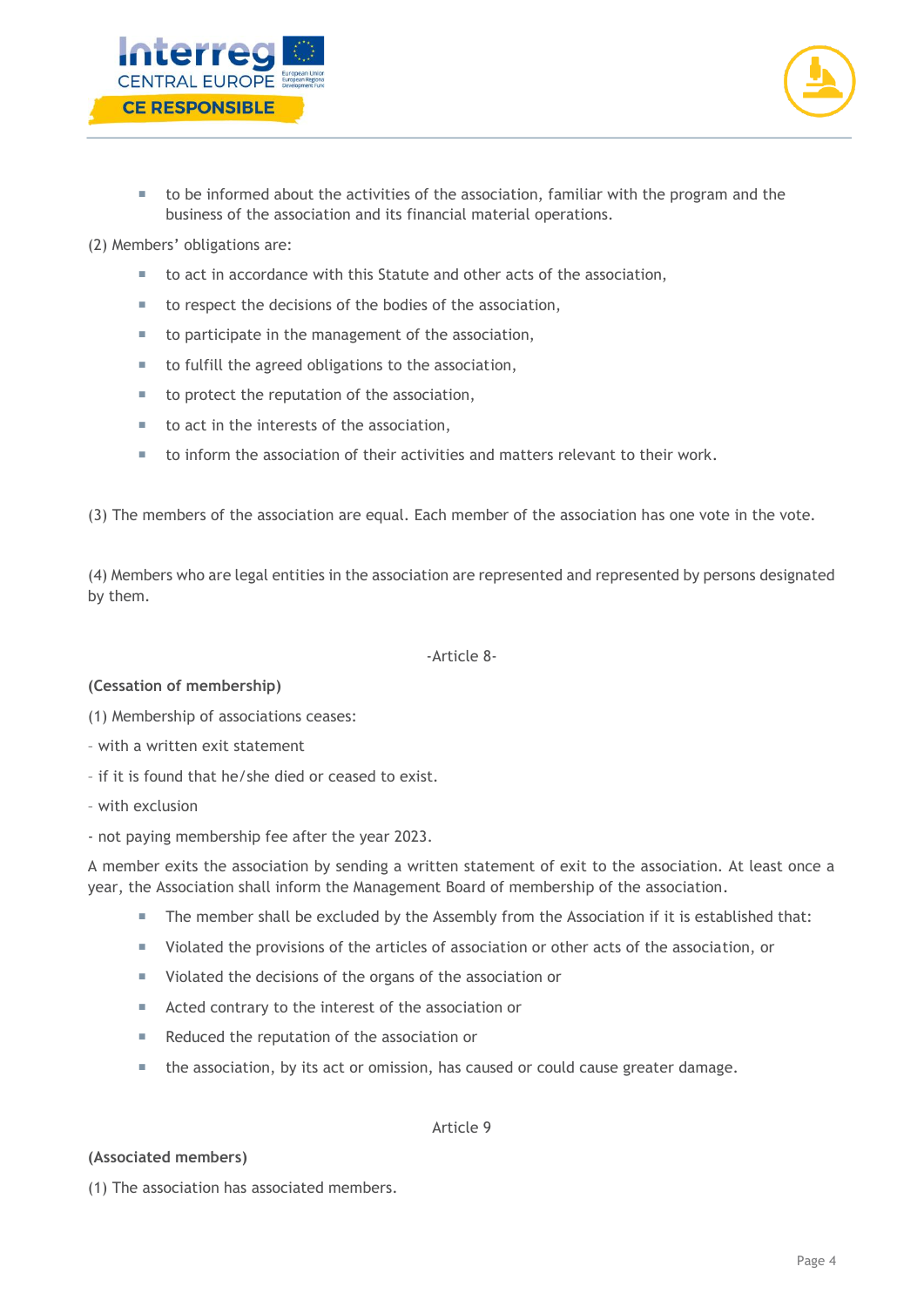



(2) An associate member may become a legal or natural person who agrees with the purpose and objectives of the association and who does not wish to become a full-time member of an association or who does not fulfil the conditions for membership of the association. A political party cannot become an associate member of the association.

(3) A legal or natural person wishing to become an associate member of the association shall complete a Declaration INTERNATIONAL ASSOCIATION FOR PROMOTION OF ALTRUISTIC ENTREPRENEURSHIP IN CENTRAL EUROPE"NET4SOCIAL IMPACT.EU" expressing the intention to become an associate member of the association.

(4) Associated members may attend the general meeting without the right to vote, may participate in the activities of the association and operate in a section of the association, but do not have other rights and obligations of members of the association.

(5) The associated membership shall be terminated by exit, by giving the affiliated member a written declaration of exit or exclusion. Associate member shall be excluded from the association if:

- acted contrary to the interest of the association or
- e reduced the reputation of the association or
- **has caused or could cause significant damage to the association by its act or omission.**

## **IV. MANAGING THE ASSOCIATION**

-Article 10-

## **(Bodies of the association)**

The bodies of the association are:

- **Assembly**
- **Management Board**
- **Supervisory Board**
- **Disciplinary Board**
- **President**
- **Secretary.**

#### -Article 11-

#### **(Assembly)**

(1) The Assembly shall be the highest body of the Association and shall consist of all full-time members.

(2) The tasks and competencies of the General Meeting are:

- qives the other bodies of the association guidelines for the operation,
- adopts the financial and business plan and the business annual report,
- elects and dismisses the President and members of the Management Board
- decide on the involvement of the association in other related organizations,
- decide on the dissolution of the association,
- decide on other matters based on the Statute and internal acts,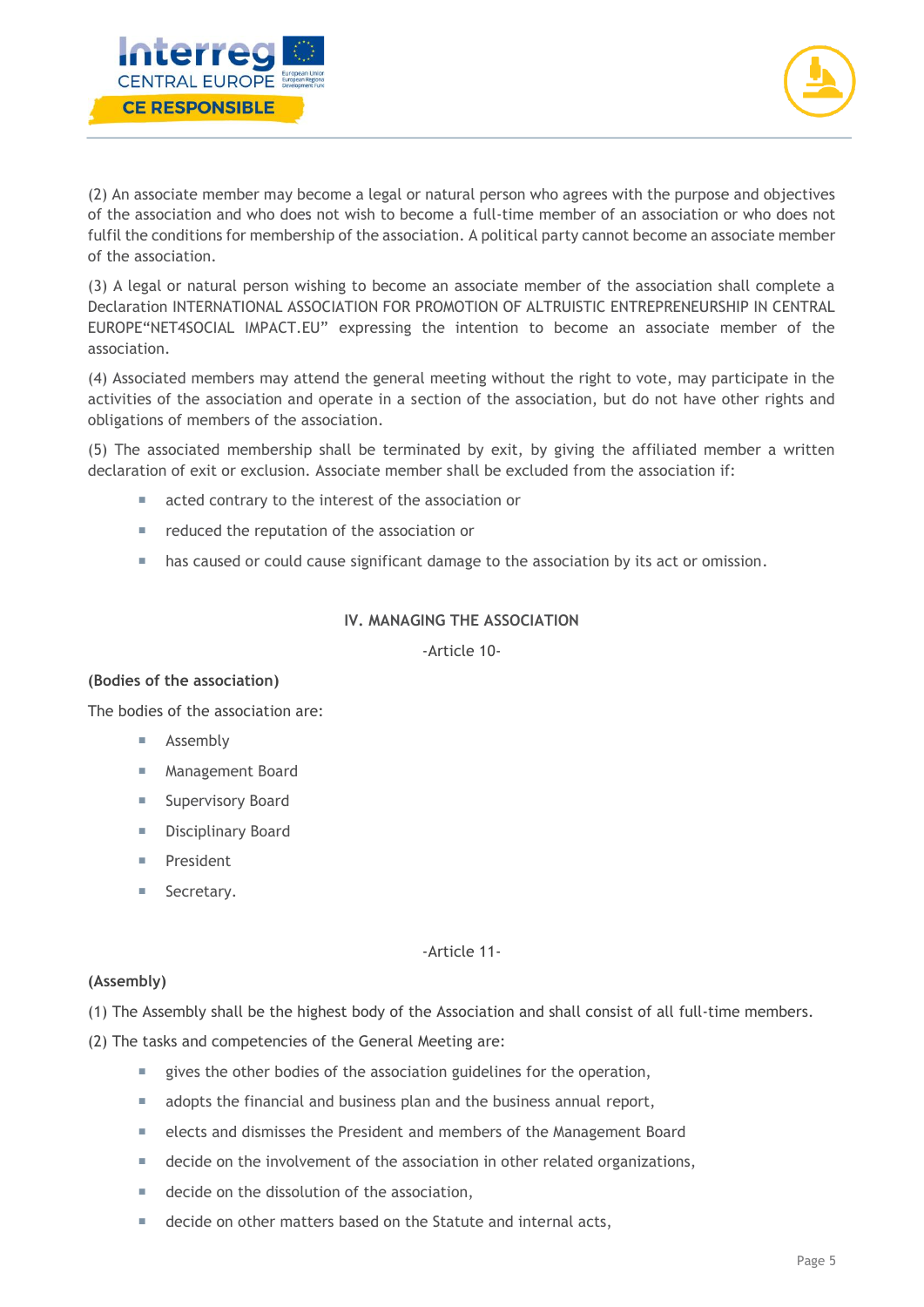



- decide on the amount of membership fee,
- **decide on appeals against decisions of the president and other bodies of the association,**
- decide on other important matters for the association.

(3) Unless otherwise specified, the Assembly decides validly if at least half of the members are present before the vote, and the decision is adopted if more than half of the members present vote for it. If the assembly is not a quorum the General meeting is postponed.

(4) The Assembly shall be convened and kept by the President at least once a year, or at any time at the request of one-fifth of the members.

(5) The convening of the general meeting must be made known to the members at least 14 days prior to the meeting.

(6) Minutes shall be kept of the work of the Assembly and the decisions taken. The president is responsible for drafting the minutes.

#### -Article 12-

#### **(Management Board)**

(1) The Management Board shall have six members or by the Assembly in accordance with the needs of the association shall determine their number.

(2) The members of the Management Board shall be appointed by the Assembly from among its members for a term of office of two years, after which they may be reappointed to this position.

(3) The Management Board is responsible for its work to the Assembly.

It shall have the following tasks and competencies:

- **Prepares amendments to the Articles of Association and proposals of other general acts of the** Association, adopted and approved by the Assembly,
- **Prepares the proposals of the association's programs and gives them to the Assembly for** adoption,
- **Paramele 1** prepares the draft annual report and gives it to the Assembly,
- **Performs other tasks deriving from the acts of the association and tasks, which are additionally** imposed by the Assembly.

(4) The term of office of a member of the Management Board may be terminated before the expiration of the term of office, if he/she resigns or is dismissed by the Assembly for breach of this Statute, internal acts of the association or decisions of the bodies of the association, or if it acts contrary to the interests of the association.

#### -Article 13-

## **(Supervisory Board)**

(1) The Supervisory Board has three members, or the number is determined by the Assembly according to the needs of the association.

(2) The members of the Supervisory Board shall be appointed by the Assembly among the members for a term of two years, after which they may be reappointed to this position.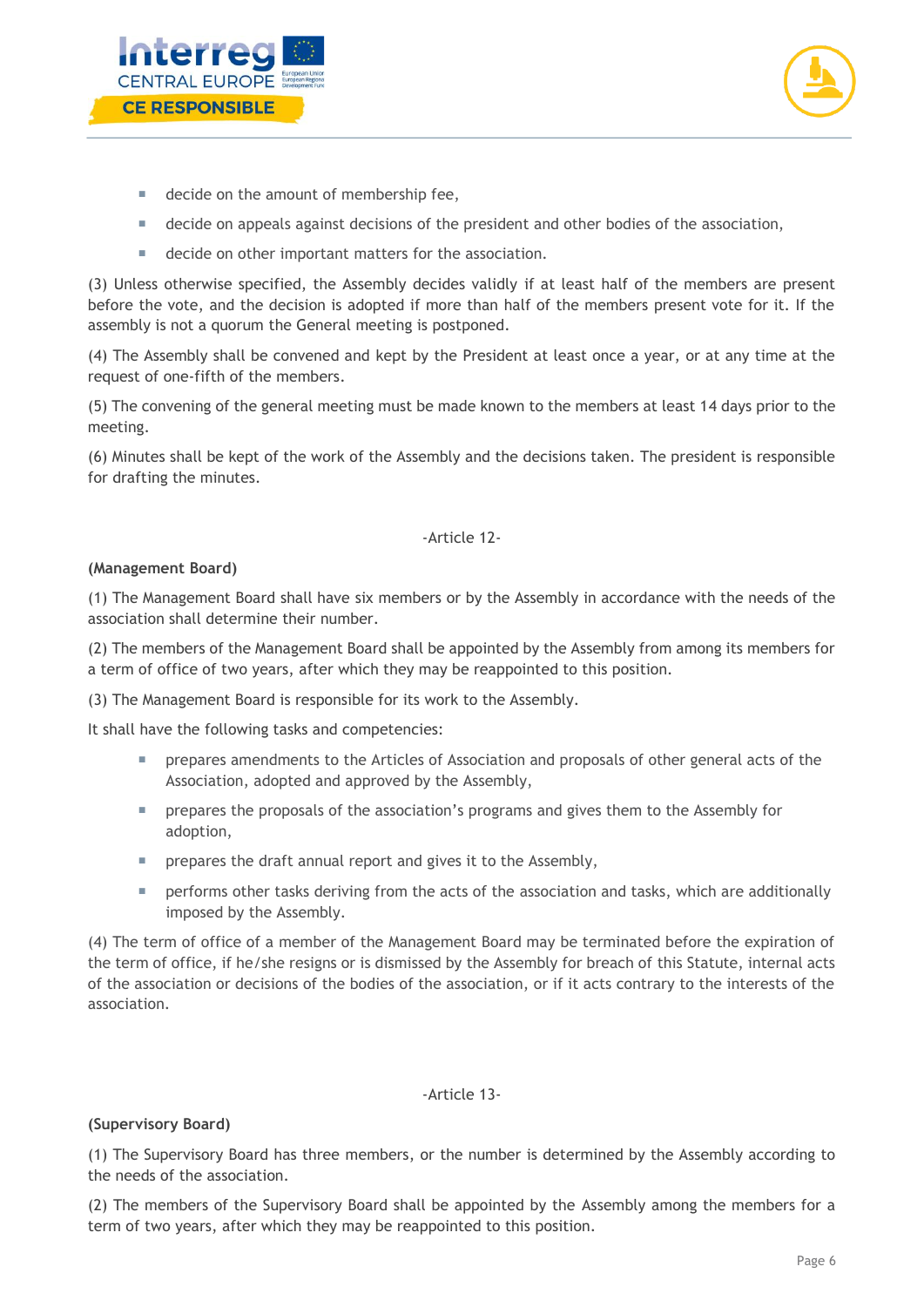



- (3) Tasks and responsibilities:
	- supervises the legality of financial and material operations and checks whether the association operates on the principle of good stewardship,
	- controls whether the operations of the association and the keeping of business books are in accordance with the statute and other acts of the association,
	- **Performs internal audit of the annual report, before approving the annual report of the** Assembly.

(4) The term of office of a member of the Supervisory Board may end before the expiry of the term of office if he/she resigns or is dismissed by the Assembly due to violations of this Statute, internal acts of the Association or resolutions of the Association's bodies.

-Article 14-

## **(Disciplinary Board)**

(1) The disciplinary board has three members.

(2) The members of the commission shall be appointed by the assembly among the members for a term of two years, after which they may be reappointed to this position.

(3) Tasks and responsibilities

- The Board is the disciplinary body that decides on the dismissal of members in the event that a member:
- > violates the provisions of the statute or other acts of the association or
- > violates the decisions of the bodies of the association
- > acts contrary to the interest of the association or damages the reputation of the association
- > causes greater damage by his actions (liability for damages).

(4) In the case of established violations or liability for damage, the board shall issue a decision on the exclusion of a member or on liability for damages. A member may appeal against the decision within 14 days of receiving the decision. The Assembly must consider the member's appeal against the resolution within 30 days of receiving the appeal.

#### -Article 15-

#### **(President)**

(1) The President is an honorary function and has the following duties and responsibilities:

- **PEDIE:** president is a legal representative of the association,
- **independently and indefinitely represents an association,**
- **IF** invokes and conducts meetings of the Management Board,
- **F** reports to the Management Board and the General Meeting on its work,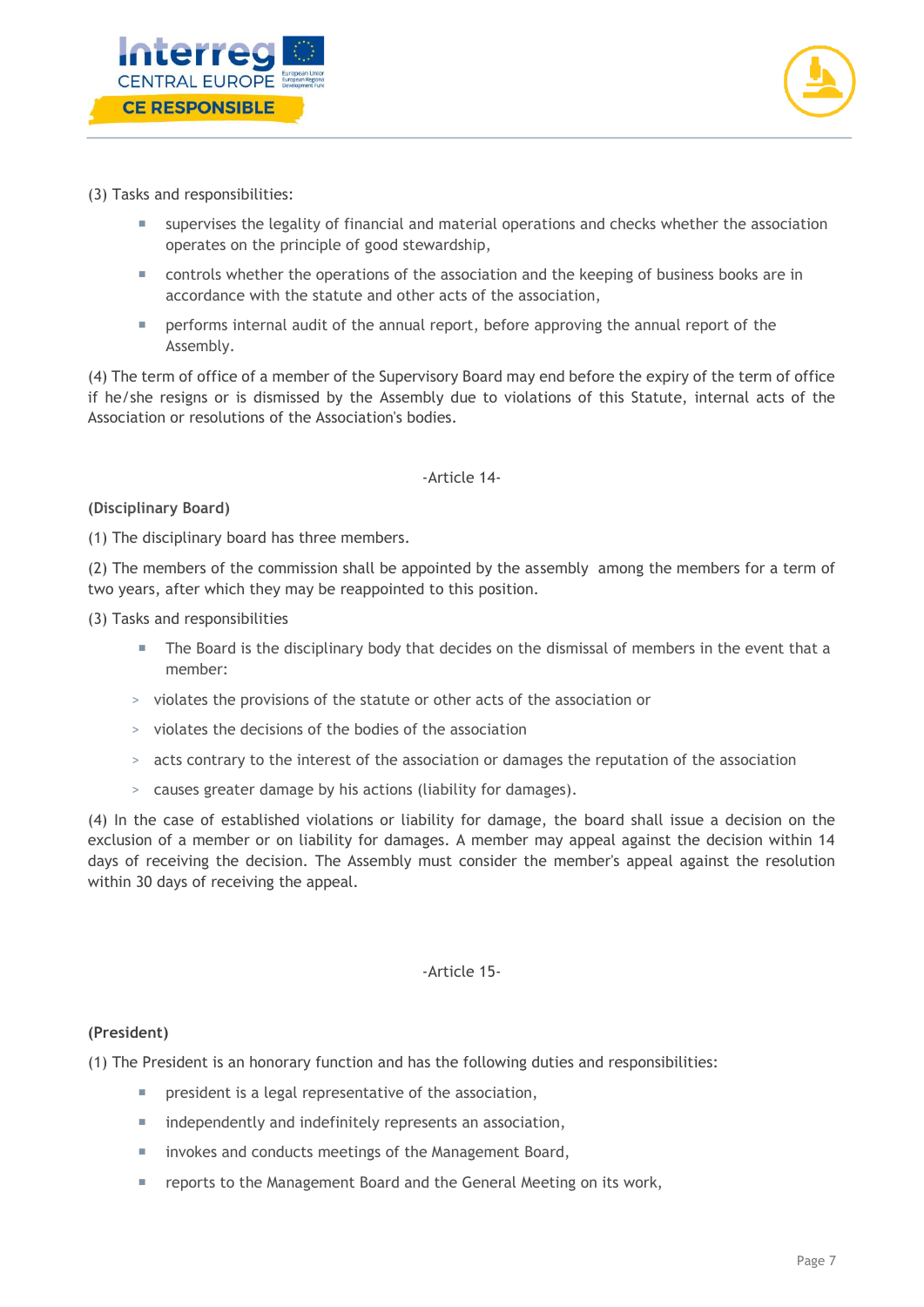



**Pherforms other tasks deriving from the acts of the association and tasks which are additionally** imposed by the assembly or the board of directors.

(2) In his/her work, the President is bound by the guidelines of the general meeting and by the instructions of the board of directors, who are also responsible for their work.

(3) The President may authorize another member of the board of directors or a responsible person of the association's secretariat to perform individual tasks.

(4) The President shall be elected by the Assembly from among the members for a term of 5 years, after which he may be reappointed to this position.

(5) The term of office of the President may be terminated prior to the expiration of the term of office, if he/she resigns or is dismissed by the Assembly for breach of this Statute, internal acts of the association or decisions of the bodies of the association, or if it acts contrary to the interests of the association.

(6) For his/her work, the President shall be accountable to the Assembly.

#### -Article 14-

## **(Secretary)**

(1) The association shall have the Secretary.

(2) The Secretary shall have the following duties and responsibilities:

- independently and indefinitely represents the association,
- carries out regular management,
- takes care of the financial and material operations of the association,
- sign material and financial documents,
- ensure coordination between the organs of the association,
- **PEDECISY I** provides technical support for the work of the bodies of the association,
- establishes the fulfillment of the conditions for membership in the association,
- $\blacksquare$  keeps a record of membership,
- **keep records of the association,**
- **Pherforms other tasks deriving from the acts of the association and tasks, which are additionally** imposed on it by the board of directors.

(3) In his/her work, the Secretary shall be bound by instructions from the Management Board and by the decisions of the organs of the association.

(4) The Secretary shall be responsible for managing the activities of the association in accordance with the law, this Statute and the internal acts of the association, unless otherwise provided in this Statute.

(5) The Secretary shall be appointed by the Assembly for a term of five years, after which he/she may be reappointed to this position. The secretary is a member of the association.

(6) The term of office of the Secretary may be terminated prior to the expiration of the term of office, if he/she resigns or is dismissed by the Management Board for breach of this Statute, internal acts of the association or decisions of the bodies of the association, or if it acts contrary to the interests of the association.

(7) The Secretary-General shall be accountable to the Management Board for his/her work.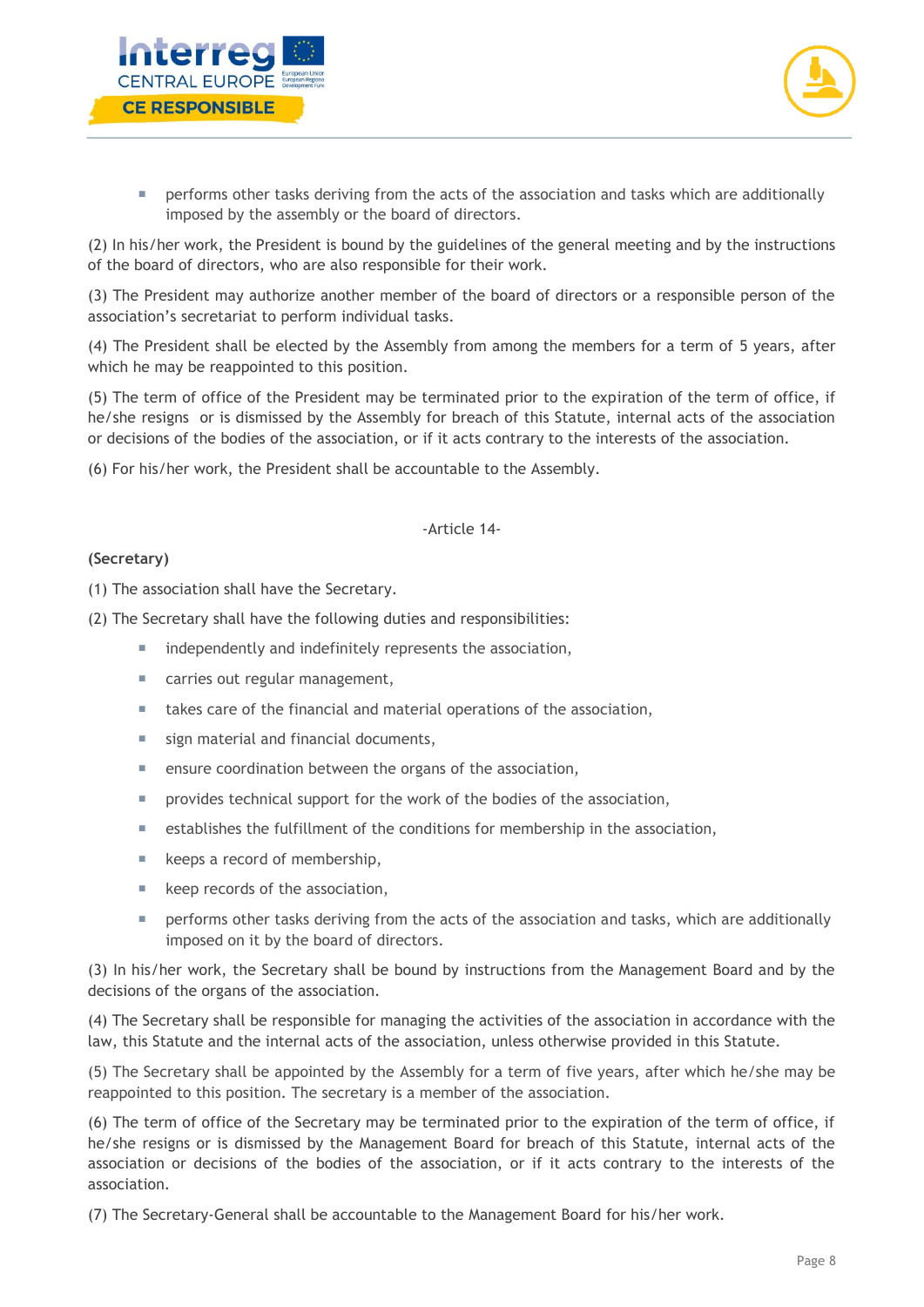



## **V. ASSETS AND FINANCIAL MANAGEMENT OF THE ASSOCIATION**

-Article 21-

#### **(Funding sources )**

Association is non-profit and it does not perform any profitable activities.

The sources of income of the association are:

- voluntary contributions, grants, gifts, heritage and voting,
- contributions by sponsors and donors,
- membership fees after the year 2023

-new projects.

## -Article 22-

#### **(Providing business data)**

Since, association does not perform any profitable activities, it only keeps a book of receipts and expenditures (cash journal), and provides the remaining data for the annual report with an annual inventory and assessment report.

The association manages its revenues independently and is responsible for its debts with its own assets. The members of the association are liable for the debts of the association only with the paid membership fees.

## **VI. DISSOLVING THE ASSOCIATION**

-Article 23-

## **(Dissolution of the association)**

The association may cease:

- at the discretion of the members,
- through the merger or acquisition
- **by the law itself, if it ceases to operate.**

In the resolution on dissolution of the association, the Assembly shall determine the association, institute, institution or other non-profit legal entity with similar goals, to which the assets of the association are transferred after the settlement of all liabilities.

## **VII. TRANSITIONAL AND FINAL PROVISION**

-Article 24-

## **(Application of the Statute)**

This Statute was adopted at the Founding Assembly on xx.xx.2020 and shall apply immediately.